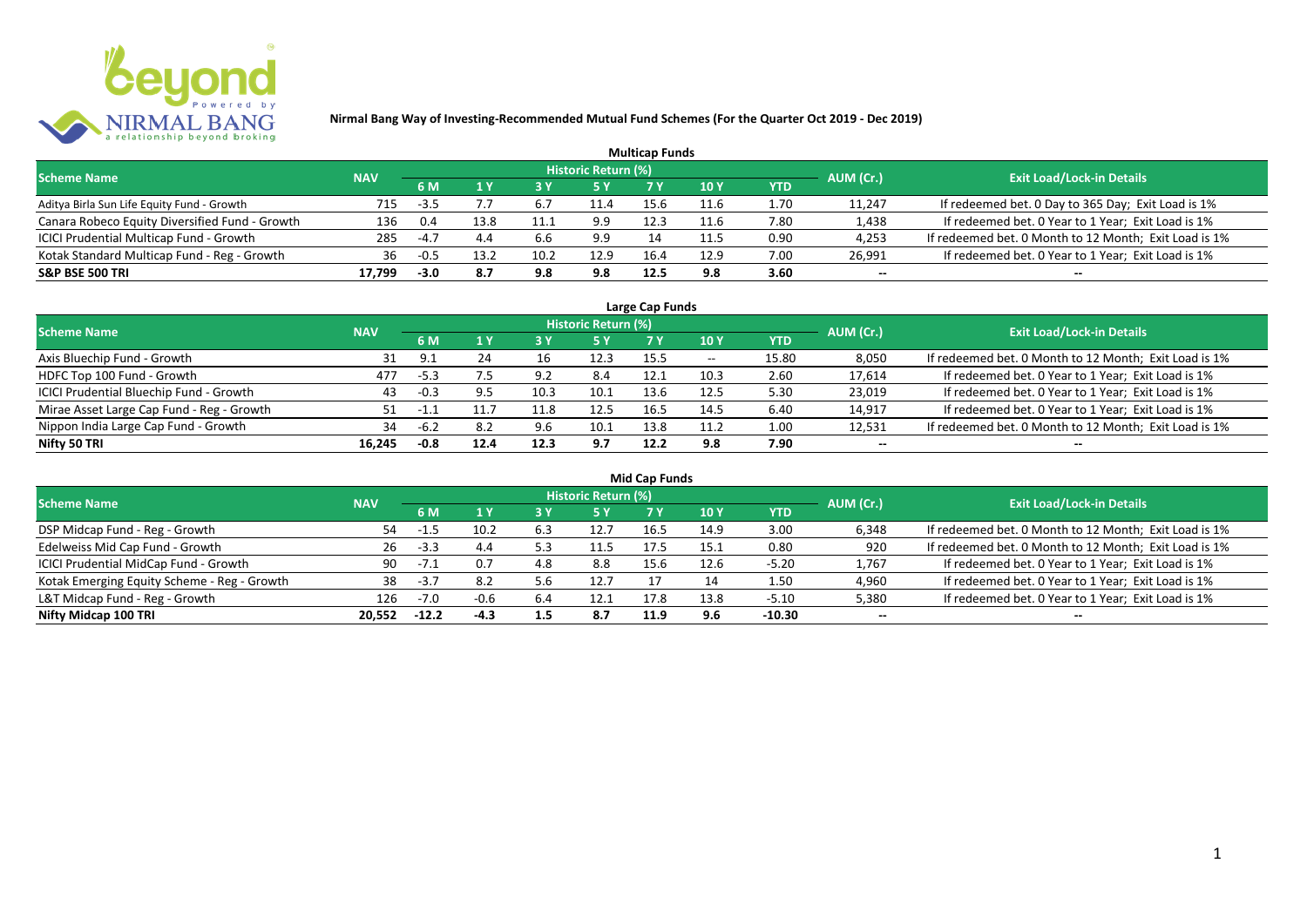

|                                                  |            |        |      |     |                            | Large & Midcap |      |         |           |                                                    |
|--------------------------------------------------|------------|--------|------|-----|----------------------------|----------------|------|---------|-----------|----------------------------------------------------|
| <b>Scheme Name</b>                               | <b>NAV</b> |        |      |     | <b>Historic Return (%)</b> |                |      |         | AUM (Cr.) | <b>Exit Load/Lock-in Details</b>                   |
|                                                  |            | 6 M    |      |     | 5 Y                        |                |      | YTD     |           |                                                    |
| Canara Robeco Emerging Equities - Growth         | 91         | $-3.6$ |      | 8.5 | 13.9                       | 19.9           | 18.2 | 2.60    | 4,980     | If redeemed bet. 0 Year to 1 Year; Exit Load is 1% |
| Invesco India Growth Opportunities Fund - Growth | 35         | 0.6    | 1.9ء |     | 11.8                       |                | 12.5 | 6.30    | 1,822     | If redeemed bet. 0 Year to 1 Year; Exit Load is 1% |
| Principal Emerging Bluechip Fund - Growth        | 103        | $-2.1$ | 5 Q  |     | 13.3                       | 18.6           | 14.5 | 1.40    | 2,199     | If redeemed bet. 0 Year to 1 Year; Exit Load is 1% |
| NIFTY Large Midcap 250 TRI                       | 6.990      | -5.1   |      | 8.4 | 10.8                       | 13.9           | 10.8 | $-0.10$ | $- -$     | $- -$                                              |

| <b>Focused Funds</b>             |            |        |      |      |                            |      |       |       |           |                                                       |  |  |  |
|----------------------------------|------------|--------|------|------|----------------------------|------|-------|-------|-----------|-------------------------------------------------------|--|--|--|
| <b>Scheme Name</b>               | <b>NAV</b> |        |      |      | <b>Historic Return (%)</b> |      |       |       | AUM (Cr.) | <b>Exit Load/Lock-in Details</b>                      |  |  |  |
|                                  |            | 6 M    |      |      | 5 Y                        |      | 10 Y  | YTD   |           |                                                       |  |  |  |
| Axis Focused 25 Fund - Growth    | 30         |        | 17.6 | 14.4 | 14.8                       | 15.5 | $- -$ | 11.00 | 8,384     | If redeemed bet. 0 Month to 12 Month; Exit Load is 1% |  |  |  |
| SBI Focused Equity Fund - Growth | 146        | -3     |      |      | 12.9                       | 15A  |       | 10.10 | 5,726     | If redeemed bet. 0 Year to 1 Year; Exit Load is 1%    |  |  |  |
| <b>S&amp;P BSE 500 TRI</b>       | 17.799     | $-3.0$ |      | 9.8  | 9.8                        | 12.5 | 9.8   | 3.60  | $- -$     | $-$                                                   |  |  |  |

| <b>Small Cap Funds</b>                         |            |         |        |                     |      |                          |       |            |           |                                                    |  |  |  |
|------------------------------------------------|------------|---------|--------|---------------------|------|--------------------------|-------|------------|-----------|----------------------------------------------------|--|--|--|
| <b>Scheme Name</b>                             | <b>NAV</b> |         |        | Historic Return (%) |      |                          |       |            | AUM (Cr.) | <b>Exit Load/Lock-in Details</b>                   |  |  |  |
|                                                |            |         |        |                     | 5 Y  | 7 Y                      | 710Y  | <b>YTD</b> |           |                                                    |  |  |  |
| Franklin India Smaller Companies Fund - Growth | 49         | -11.8   | $-5.3$ | 0.1                 | 8.9  | 17.5                     | 15.1  | -7.50      | 7,005     | If redeemed bet. 0 Year to 1 Year; Exit Load is 1% |  |  |  |
| HDFC Small Cap Fund - Growth                   | 38         | -14.1   |        |                     | 11.2 | 14.5                     | 12    | $-10.20$   | 8,845     | If redeemed bet. 0 Year to 1 Year; Exit Load is 1% |  |  |  |
| L&T Emerging Businesses Fund - Reg - Growth    | 22         | -11.1   | -9.z   |                     | 12.3 | $\overline{\phantom{a}}$ | $- -$ | $-11.20$   | 5,985     | If redeemed bet. 0 Year to 1 Year; Exit Load is 1% |  |  |  |
| SBI Small Cap Fund - Growth                    |            | $-2.1$  | 5.1    | 10.4                | 17.3 | 23.3                     | 17.2  | 1.70       | 2,704     | If redeemed bet. 0 Year to 1 Year; Exit Load is 1% |  |  |  |
| Nifty Smallcap 100 TRI                         | 6.711      | $-18.5$ | $-8.9$ | $-3.5$              | 3.7  | 7.8                      | 6.2   | $-14.30$   | $- -$     | --                                                 |  |  |  |

## **ELSS Schemes (Tax Saving u/s 80-C)**

| <b>Scheme Name</b>                            | <b>NAV</b> |        |          | <b>Historic Return (%)</b> |              |       |       |         | AUM (Cr.) | <b>Exit Load/Lock-in Details</b> |
|-----------------------------------------------|------------|--------|----------|----------------------------|--------------|-------|-------|---------|-----------|----------------------------------|
|                                               |            | 6 M    |          |                            | <b>5Y</b>    | 7 Y   | 10 Y  | YTD     |           |                                  |
| Aditya Birla Sun Life Tax Relief 96 - Growth  | 31         | -4.8   |          | 8.3                        | 12           | 15.6  | 11.3  | $-1.00$ | 9,129     | Nil                              |
| Axis Long Term Equity Fund - Growth           | 48         |        | 19.9     | 13.3                       | 13.8         | 19    | $- -$ | 11.40   | 20,425    | Nil                              |
| IDFC Tax Advantage (ELSS) Fund - Reg - Growth | 53         | -7.5   | $\pm .4$ |                            | 10.2         | 14.2  |       | $-2.50$ | 1,994     | Nil                              |
| Invesco India Tax Plan - Growth               |            | $-0.6$ | 7.8      | 9.6                        | 11.2         | 15.5  | 13.4  | 4.30    | 912       | Nil                              |
| Mirae Asset Tax Saver Fund - Reg - Growth     | 18         | $-0.7$ | 12.2     | 13.4                       | $-$ – $\sim$ | $- -$ | $- -$ | 6.30    | 2,466     | Nil                              |
| <b>S&amp;P BSE 200 TRI</b>                    | 5.784      | $-1.9$ | 10.3     | 10.7                       | 10.2         | 12.7  | 10    | 5.00    | $- -$     | $- -$                            |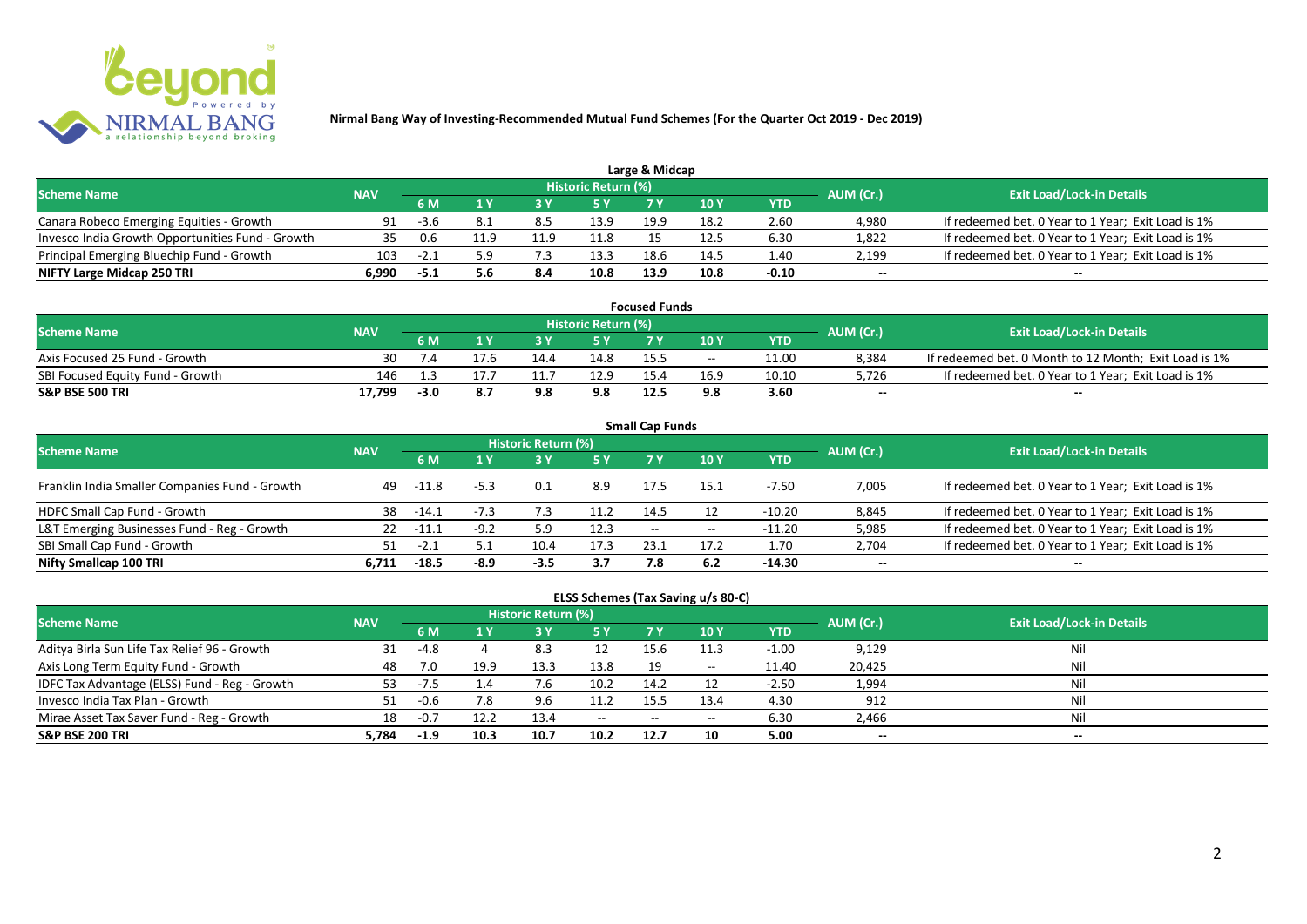

| <b>Contra/Value Fund</b>                  |            |        |      |                            |           |      |      |            |           |                                                    |  |  |  |  |
|-------------------------------------------|------------|--------|------|----------------------------|-----------|------|------|------------|-----------|----------------------------------------------------|--|--|--|--|
| <b>Scheme Name</b>                        | <b>NAV</b> |        |      | <b>Historic Return (%)</b> |           |      |      |            | AUM (Cr.) | <b>Exit Load/Lock-in Details</b>                   |  |  |  |  |
|                                           |            | 6 M    |      |                            | <b>5Y</b> |      | 10 Y | <b>YTD</b> |           |                                                    |  |  |  |  |
| Kotak India EQ Contra Fund - Reg - Growth | 53         | $-0.6$ | 10.5 | 11.5                       | 10.8      | 13.1 | 10.7 | 5.70       | 860       | If redeemed bet. 0 Year to 1 Year; Exit Load is 1% |  |  |  |  |
| Invesco India Contra Fund - Growth        | 47         | $-3.8$ |      | 10.2                       | 11.9      | 15.9 | 12.8 | 1.00       | 4,263     | If redeemed bet. 0 Year to 1 Year; Exit Load is 1% |  |  |  |  |
| UTI Value Opportunities Fund - Growth     | 60         | $-3.3$ |      | 6.5                        | 6.3       | 10   | 9.8  | 3.20       | 4,333     | If redeemed bet. 0 Year to 1 Year; Exit Load is 1% |  |  |  |  |
| Nippon India Value Fund - Growth          |            | $-3.8$ | 9.4  |                            | 10.1      | 12.6 | 10.5 | 1.60       | 3,072     | If redeemed bet. 0 Year to 1 Year; Exit Load is 1% |  |  |  |  |
| <b>S&amp;P BSE 500 TRI</b>                | 17.799     | $-3.0$ | 8.7  | 9.8                        | 9.8       | 12.5 | 9.8  | 3.60       | $- -$     | $- -$                                              |  |  |  |  |

| Sector/Thematic                                                           |            |        |        |                            |      |      |       |         |           |                                                    |  |  |  |
|---------------------------------------------------------------------------|------------|--------|--------|----------------------------|------|------|-------|---------|-----------|----------------------------------------------------|--|--|--|
| <b>Scheme Name</b>                                                        | <b>NAV</b> |        |        | <b>Historic Return (%)</b> |      |      |       |         | AUM (Cr.) | <b>Exit Load/Lock-in Details</b>                   |  |  |  |
|                                                                           |            | 6 M    | 1Y     | 73 Y                       | 5 Y  | 7 Y  | 10Y   | YTD     |           |                                                    |  |  |  |
| Canara Robeco Consumer Trends Fund - Reg -<br>Growth                      | 42         | 5.3    | 21     | 12.8                       | 14.3 | 15.7 | 14.7  | 10.30   | 354       | If redeemed bet. 0 Year to 1 Year; Exit Load is 1% |  |  |  |
| Mirae Asset Great Consumer Fund - Growth                                  | 36         |        | 14.7   | 14.1                       | 13.5 | 16.3 | $- -$ | 5.10    | 873       | If redeemed bet. 0 Year to 1 Year; Exit Load is 1% |  |  |  |
| <b>ICICI Prudential Technology Fund - Growth</b>                          | 58         | $-1.6$ | $-2.3$ | 14.6                       | 9.3  | 17.5 | 17.1  | 2.70    | 440       | If redeemed bet. 0 Day to 15 Day; Exit Load is 1%  |  |  |  |
| Nippon India Pharma Fund - Growth                                         | 142        | $-7.7$ | $-7.9$ | $-0.4$                     | 4.1  | 11.6 | 14.3  | $-5.20$ | 2,332     | If redeemed bet. 0 Year to 1 Year; Exit Load is 1% |  |  |  |
| ICICI Prudential Banking and Financial Services Fund -<br>Retail - Growth | 63         | -5.5   | 16     | 11.4                       | 14.6 | 17.8 | 15.4  | 3.20    | 3,290     | If redeemed bet. 0 Day to 15 Day; Exit Load is 1%  |  |  |  |
| <b>S&amp;P BSE 500 TRI</b>                                                | 17.799     | $-3.0$ | 8.7    | 9.8                        | 9.8  | 12.5 | 9.8   | 3.60    | --        | $- -$                                              |  |  |  |

| <b>Dynamic Asset Allocation Funds</b>                      |            |           |      |                            |               |                          |      |            |           |                                                         |  |  |  |
|------------------------------------------------------------|------------|-----------|------|----------------------------|---------------|--------------------------|------|------------|-----------|---------------------------------------------------------|--|--|--|
| <b>Scheme Name</b>                                         | <b>NAV</b> |           |      | <b>Historic Return (%)</b> |               |                          |      |            | AUM (Cr.) | <b>Exit Load/Lock-in Details</b>                        |  |  |  |
|                                                            |            | <b>6M</b> | 1 Y  | 3 Y                        | 5 Y           | 7 Y.                     | 10Y  | <b>YTD</b> |           |                                                         |  |  |  |
| ICICI Prudential Balanced Advantage Fund - Reg -<br>Growth | 37         |           | 11.5 | 8.6                        | 9.5           | 12.4                     |      | 6.90       | 27,956    | If redeemed bet. 0 Year to 1 Year; Exit Load is 1%      |  |  |  |
| Invesco India Dynamic Equity Fund - Growth                 | 30         | 2.3       | 7.9  | 8.4                        | 8.8           | 12.1                     | 10.6 | 7.00       | 922       | If redeemed bet. 0 Month to 3 Month; Exit Load is 0.25% |  |  |  |
| Nippon India Balanced Advantage Fund - Growth              | 91         | $-0.8$    |      |                            |               | 11.8                     | 10.3 | 4.60       | 2,406     | If redeemed bet. 0 Month to 12 Month; Exit Load is 1%   |  |  |  |
| SBI Dynamic Asset Allocation Fund - Reg - Growth           | 13         | $-0.9$    | 4.2  | 8.1                        | $\sim$ $\sim$ | $\overline{\phantom{a}}$ | $-$  | 2.70       | 681       | If redeemed bet. 0 Month to 12 Month; Exit Load is 1%   |  |  |  |
| NIFTY 50 Hybrid Composite Debt 65:35 Index                 | 10,176     | 2.0       | 13.1 | 10.6                       | 9.6           | 11.1                     | 9.5  | 8.50       | $- -$     | $- -$                                                   |  |  |  |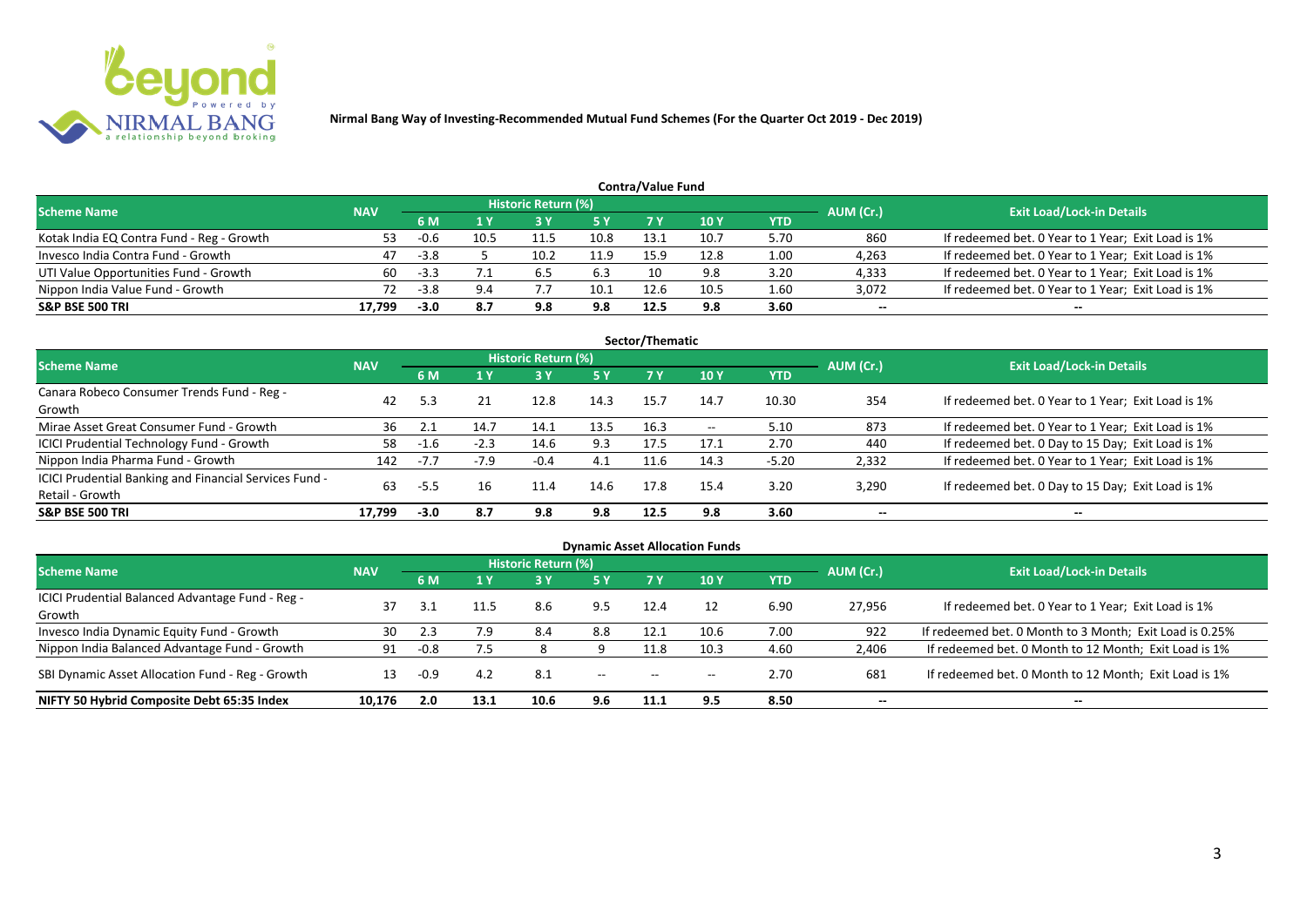

| <b>Hybrid Aggressive</b>                        |            |        |      |                            |       |       |       |            |           |                                                       |  |  |  |
|-------------------------------------------------|------------|--------|------|----------------------------|-------|-------|-------|------------|-----------|-------------------------------------------------------|--|--|--|
| <b>Scheme Name</b>                              | <b>NAV</b> |        |      | <b>Historic Return (%)</b> |       |       |       |            | AUM (Cr.) | <b>Exit Load/Lock-in Details</b>                      |  |  |  |
|                                                 |            | 6 M    |      |                            | 5 Y   | 7 Y   | 10 Y  | <b>YTD</b> |           |                                                       |  |  |  |
| HDFC Hybrid Equity Fund - Growth                | 53         | $-2.3$ | 8.2  | 55<br>ر.ر                  | 5.9   | 9.8   | 8.6   | 3.40       | 21,076    | If redeemed bet. 0 Year to 1 Year; Exit Load is 1%    |  |  |  |
| ICICI Prudential Equity & Debt Fund - Growth    | 133        | $-2.3$ | 6.6  |                            | 10    | 14.1  | 13.2  | 3.50       | 23,487    | If redeemed bet. 0 Year to 1 Year; Exit Load is 1%    |  |  |  |
| Mirae Asset Hybrid - Equity Fund - Reg - Growth | 15         | $-1.0$ | 10.6 | 9.9                        | $- -$ | $- -$ | $- -$ | 5.60       | 2,590     | If redeemed bet. 0 Year to 1 Year; Exit Load is 1%    |  |  |  |
| SBI Equity Hybrid Fund - Growth                 | 141        | 3.9    | 16   | 9.9                        | 11.4  |       | 11.6  | 9.60       | 30,551    | If redeemed bet. 0 Month to 12 Month; Exit Load is 1% |  |  |  |
| Canara Robeco Equity Hybrid Fund - Growth       | 162        |        | 12.1 | 8.8                        | 10.5  | 13.   | 12.1  | 7.50       | 2,488     | If redeemed bet. 0 Year to 1 Year; Exit Load is 1%    |  |  |  |
| NIFTY 50 Hybrid Composite Debt 65:35 Index      | 10,176     | 2.0    | 13.1 | 10.6                       | 9.6   | 11.1  | 9.5   | 8.50       | $- -$     | --                                                    |  |  |  |
|                                                 |            |        |      |                            |       |       |       |            |           |                                                       |  |  |  |

| <b>Arbitrage Fund</b>                      |            |          |     |                            |                  |     |     |      |           |                                                         |  |  |  |
|--------------------------------------------|------------|----------|-----|----------------------------|------------------|-----|-----|------|-----------|---------------------------------------------------------|--|--|--|
| <b>Scheme Name</b>                         | <b>NAV</b> |          |     | <b>Historic Return (%)</b> |                  |     |     |      | AUM (Cr.) | <b>Exit Load/Lock-in Details</b>                        |  |  |  |
|                                            |            | L M      | : M | 6 M                        | $\overline{1}$ Y |     |     | YTD  |           |                                                         |  |  |  |
| IDFC Arbitrage Fund - Reg - Growth         | 24         | 59       |     | 6.8                        | 6.4              | b.4 | b.1 | 6.60 | 10,163    | If redeemed bet. 0 Month to 1 Month; Exit Load is 0.25% |  |  |  |
| Kotak Equity Arbitrage Fund - Reg - Growth |            | <b>b</b> |     | 6.                         |                  |     |     | 6.50 | 15,972    | If redeemed bet. 0 Day to 30 Day; Exit Load is 0.25%    |  |  |  |
| Nippon India Arbitrage Fund - Growth       | 20.        |          |     |                            | 6.4              | b.b |     | 6.70 | 9,441     | If redeemed bet. 0 Month to 1 Month; Exit Load is 0.25% |  |  |  |

|                                          |            |        |      |                            |       | <b>Equity Saver</b> |       |      |           |                                                       |
|------------------------------------------|------------|--------|------|----------------------------|-------|---------------------|-------|------|-----------|-------------------------------------------------------|
| <b>Scheme Name</b>                       | <b>NAV</b> |        |      | <b>Historic Return (%)</b> |       |                     |       |      | AUM (Cr.) | <b>Exit Load/Lock-in Details</b>                      |
|                                          |            | 6 M    |      |                            | 5 Y   | 7 Y                 | 10Y   | YTD  |           |                                                       |
| Axis Equity Saver Fund - Reg - Growth    | 13         | 2.9    | 10.5 |                            | $-$   | $-$                 | $- -$ | 6.80 | 783       | If redeemed bet. 0 Month to 12 Month; Exit Load is 1% |
| <b>HDFC Equity Savings Fund - Growth</b> |            | $-0.3$ | 5.4  | 6.7                        | 7.8   |                     | 8.8   | 3.60 | 4,823     | If redeemed bet. 0 Year to 1 Year; Exit Load is 1%    |
| Kotak Equity Savings Fund - Reg - Growth | 15         |        | 7.9  |                            | 7.8   | $- -$               | $- -$ | 5.30 | 1.926     | If redeemed bet. 0 Year to 1 Year; Exit Load is 1%    |
| CRISIL Hybrid 50+50 - Moderate Index*    | --         |        |      |                            | $- -$ | --                  |       | $-$  | --        | $- -$                                                 |

|                                    |            |     |              |                     |     | <b>Liquid Funds</b> |            |                 |           |                                  |
|------------------------------------|------------|-----|--------------|---------------------|-----|---------------------|------------|-----------------|-----------|----------------------------------|
| <b>Scheme Name</b>                 | <b>NAV</b> |     |              | Historic Return (%) |     |                     | <b>YTM</b> | Avg.            | AUM (Cr.) | <b>Exit Load/Lock-in Details</b> |
|                                    |            | 1 W | $\mathbf{w}$ | ∣ M                 | 3 M | 1Y                  |            | <b>Maturity</b> |           |                                  |
| Axis Liquid Fund - Growth          | 2.140      | 5.9 | 5.9          |                     | 5.9 |                     | 5.69       | 0.12            | 24,004    | Nil                              |
| IDFC Cash Fund - Reg - Growth      | 2,336      |     |              |                     |     | 6.8                 | 5.55       | 0.12            | 11,945    | Nil                              |
| Kotak Liquid Scheme - Reg - Growth | 3,906      | 59  | 5.8          |                     | 5.8 |                     |            | 0.11            | 25,805    | Nil                              |
| <b>CRISIL Liquid Fund Index</b>    | $- -$      |     | -6.2         | -6.1                | 6.2 | $-$                 | $- -$      | $- -$           | $- -$     | $- -$                            |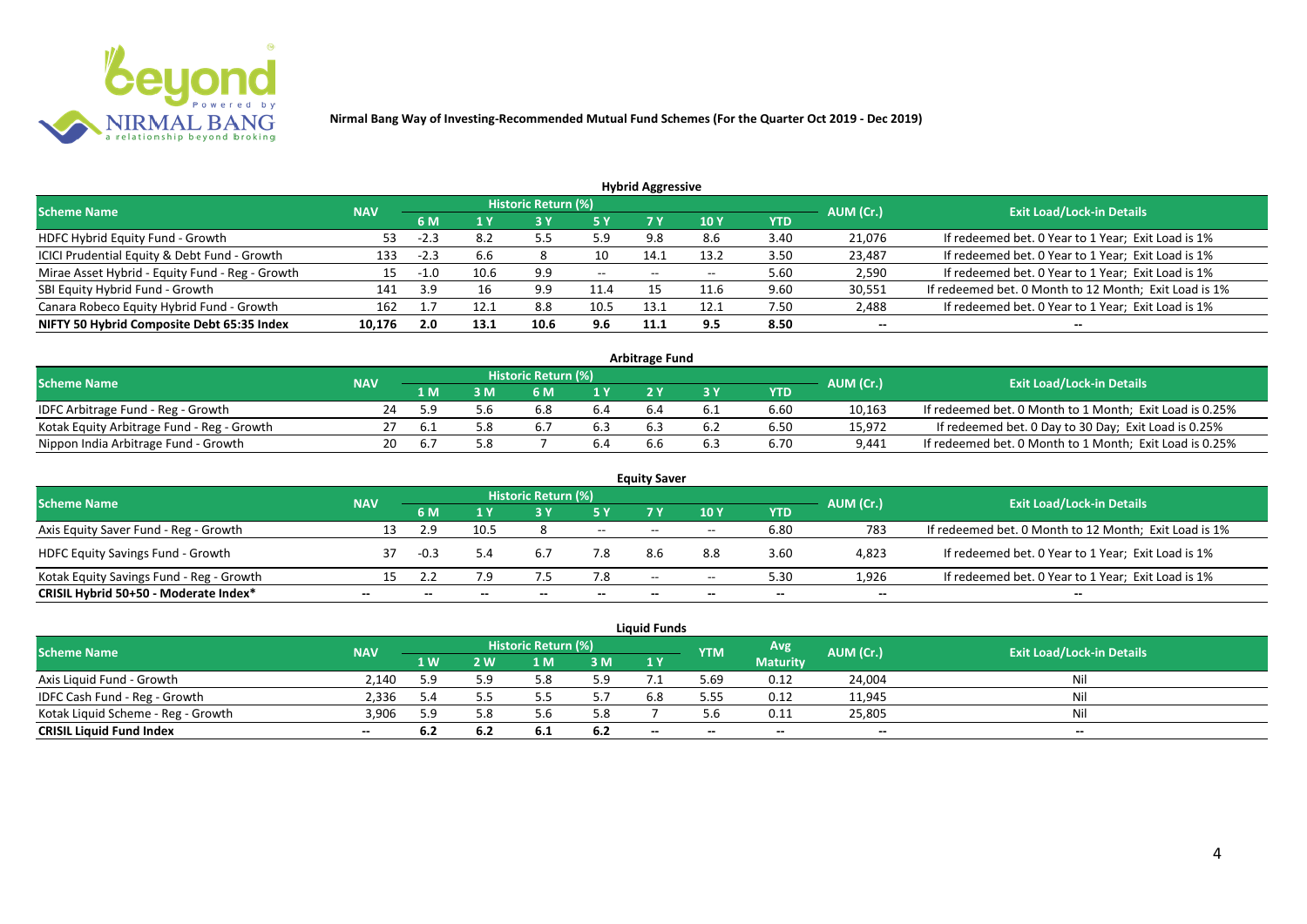

|                                               |            |     |     |                            |       | <b>Ultra Short Fund</b> |            |                 |                          |                                  |
|-----------------------------------------------|------------|-----|-----|----------------------------|-------|-------------------------|------------|-----------------|--------------------------|----------------------------------|
| <b>Scheme Name</b>                            | <b>NAV</b> |     |     | <b>Historic Return (%)</b> |       |                         | <b>YTM</b> | <b>Avg</b>      | AUM (Cr.)                | <b>Exit Load/Lock-in Details</b> |
|                                               |            | 1 M | 3 M |                            | 1 Y   | 73 Y                    |            | <b>Maturity</b> |                          |                                  |
| IDFC Ultra Short Term Fund - Reg - Growth     |            |     |     | o.z                        | 8.7   | $- -$                   | 6.28       | 0.45            | 3,847                    | Nil                              |
| Sundaram Ultra Short Term Fund - Reg - Growth | 10         | b.7 |     | $- -$                      | $- -$ | $- -$                   | 6.32       | 0.47            | 259                      | Nil                              |
| L&T Ultra Short Term Fund - Growth            | 32         |     |     |                            | 8.3   |                         | 6.06       | 0.48            | 2,462                    | Nil                              |
| <b>NIFTY Ultra Short Duration Debt Index</b>  | 3,947      | 7.0 | 7.4 |                            | 8.4   | 7.6                     | $- -$      | $- -$           | $\overline{\phantom{a}}$ | $-$                              |

|                                                            |            |     |     |                     |     | <b>Money Market Fund</b> |            |                 |           |                                  |
|------------------------------------------------------------|------------|-----|-----|---------------------|-----|--------------------------|------------|-----------------|-----------|----------------------------------|
| <b>Scheme Name</b>                                         | <b>NAV</b> |     |     | Historic Return (%) |     |                          | <b>YTM</b> | Avg             | AUM (Cr.) | <b>Exit Load/Lock-in Details</b> |
|                                                            |            | 1 M | 3 M | 6 M                 | 1Y  | 3Y                       |            | <b>Maturity</b> |           |                                  |
| Aditya Birla Sun Life Money Manager Fund - Reg -<br>Growth | 262        | 6.9 |     | 8.3                 | 8.7 | 7.6                      | 5.98       | 0.39            | 10,219    | Nil                              |
| Franklin India Savings Fund - Growth                       | 36         |     | 8.3 | 8.8                 | 9.1 |                          | 6.41       | 0.58            | 2,554     | Nil                              |
| Nippon India Money Market Fund - Growth                    | 2,951      | 7.6 |     | 8.3                 | 8.7 | 7.6                      | 6.13       | 0.46            | 2,587     | Nil                              |
| <b>CRISIL Liquid Fund Index</b>                            | $- -$      | 6.1 | 6.2 | 6.8                 | $-$ | $\overline{\phantom{a}}$ | --         | $- -$           | $-$       | $- -$                            |

| <b>Short Term Fund</b>                          |            |      |     |                     |      |            |            |                 |           |                                  |  |  |  |
|-------------------------------------------------|------------|------|-----|---------------------|------|------------|------------|-----------------|-----------|----------------------------------|--|--|--|
| <b>Scheme Name</b>                              | <b>NAV</b> |      |     | Historic Return (%) |      |            | <b>YTM</b> | Avg             | AUM (Cr.) | <b>Exit Load/Lock-in Details</b> |  |  |  |
|                                                 |            | 1 M. | 3 M | 6 M                 | 1Y   | <b>3 Y</b> |            | <b>Maturity</b> |           |                                  |  |  |  |
| Axis Short Term Fund - Growth                   |            | Q 1  |     | 10.3                | 10.3 |            | 6.89       | 1.90            | 2,347     | Nil                              |  |  |  |
| HDFC Short Term Debt Fund - Growth              |            | -8.5 |     | 10.1                | 10   |            | 7.56       | 2.75            | 8,296     | Nil                              |  |  |  |
| IDFC Bond Fund - Short Term Plan - Reg - Growth | 40         | -8.9 | 9.4 | 10.3                | 10.7 |            | 7.05       | 2.10            | 10,052    | Nil                              |  |  |  |
| Kotak Bond Short Term Plan - Reg - Growth       | 37         | 9.0  |     | 10.3                | 10.4 |            | 7.59       | 2.73            | 9,788     | Nil                              |  |  |  |
| L&T Short Term Bond Fund - Reg - Growth         |            | -8.7 |     | 10                  | 10.1 |            | 7.04       | 2.36            | 4,330     | Nil                              |  |  |  |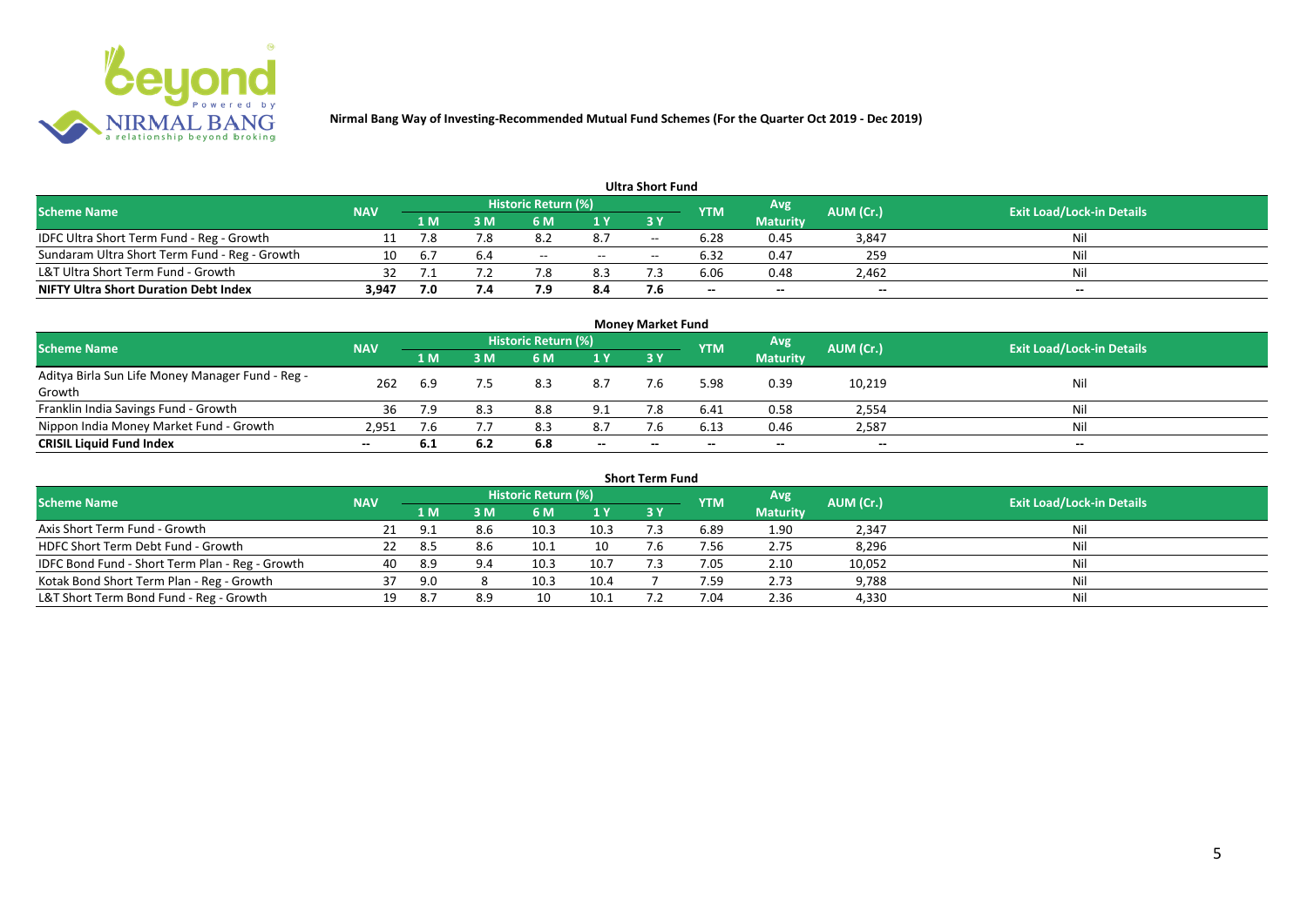

| <b>Low Duration Fund</b>                  |            |                                    |     |                |     |     |        |                 |           |                                  |  |  |  |
|-------------------------------------------|------------|------------------------------------|-----|----------------|-----|-----|--------|-----------------|-----------|----------------------------------|--|--|--|
| <b>Scheme Name</b>                        | <b>NAV</b> | Historic Return (%)<br>Avg'<br>YTM |     |                |     |     |        |                 |           | <b>Exit Load/Lock-in Details</b> |  |  |  |
|                                           |            | 1 M                                | 3 M | 6 M            | 1 Y | 3 Y |        | <b>Maturity</b> | AUM (Cr.) |                                  |  |  |  |
| Axis Treasury Advantage Fund - Growth     | 2.191      | 8.3                                |     | Q <sub>0</sub> | 9.3 |     | 6.43   | 0.79            | 2,636     | Nil                              |  |  |  |
| Canara Robeco Savings Fund - Reg - Growth |            |                                    |     | <sup>o</sup>   | 8.7 |     | 6.2401 | 0.66            | 1,061     | Nil                              |  |  |  |
| IDFC Low Duration Fund - Reg - Growth     | 28         | 8.0                                |     | 8.7            | 8.9 | - - | 6.36   | 0.73            | 4,874     | Nil                              |  |  |  |

| <b>Banking &amp; PSU Bond Funds</b>            |            |     |    |                            |      |      |            |                 |           |                                  |  |  |  |  |
|------------------------------------------------|------------|-----|----|----------------------------|------|------|------------|-----------------|-----------|----------------------------------|--|--|--|--|
| Scheme Name                                    | <b>NAV</b> |     |    | <b>Historic Return (%)</b> |      |      | <b>YTM</b> | Avg             | AUM (Cr.) | <b>Exit Load/Lock-in Details</b> |  |  |  |  |
|                                                |            | 1 M | sм | 6 M                        | 1 Y  | 73 Y |            | <b>Maturity</b> |           |                                  |  |  |  |  |
| HDFC Banking and PSU Debt Fund - Reg - Growth  |            |     |    | 10.8                       |      |      | 4.79       | 2.68            | 3,572     |                                  |  |  |  |  |
| Kotak Banking and PSU Debt Fund - Reg - Growth | 45         | 9.O |    |                            | 11.8 |      |            | 3.73            | 2,794     |                                  |  |  |  |  |
| IDFC Banking & PSU Debt Fund - Reg - Growth    |            | 8.6 |    |                            | 13.1 |      |            | 3.27            | 9,715     | Nil                              |  |  |  |  |

| <b>Corporate Bond Funds</b>                         |            |      |     |                     |      |    |                |                 |           |                                                        |  |  |  |  |
|-----------------------------------------------------|------------|------|-----|---------------------|------|----|----------------|-----------------|-----------|--------------------------------------------------------|--|--|--|--|
| <b>Scheme Name</b>                                  | <b>NAV</b> |      |     | Historic Return (%) |      |    | <b>YTM</b>     | Avg'            | AUM (Cr.) | <b>Exit Load/Lock-in Details</b>                       |  |  |  |  |
|                                                     |            | 1 M  | I M | 6 M                 | 1 Y  | 3Y |                | <b>Maturity</b> |           |                                                        |  |  |  |  |
| ICICI Prudential Corporate Bond Fund - Reg - Growth | 20         | -8.2 |     |                     | 10.1 |    | .34            | 2.36            | 9,147     | Nil                                                    |  |  |  |  |
| L&T Triple Ace Bond Fund - Reg - Growth             | 50.        | 1.8  | 0.8 | 15.8                | 14   |    | 7.74           | 8.56            | 1,616     | If redeemed bet. 0 Month to 3 Month; Exit Load is 0.5% |  |  |  |  |
| Kotak Corporate Bond Fund - Std - Growth            | 2.604      | ۵۰   |     | 10.2                | 10.2 |    | $^{\prime}.17$ | 1.52            | 2,757     | Nil                                                    |  |  |  |  |

| <b>Credit Risk Fund</b>                    |            |      |     |                     |     |     |            |                 |           |                                                           |  |  |  |
|--------------------------------------------|------------|------|-----|---------------------|-----|-----|------------|-----------------|-----------|-----------------------------------------------------------|--|--|--|
| <b>Scheme Name</b>                         | <b>NAV</b> |      |     | Historic Return (%) |     |     | <b>YTM</b> | Avg             | AUM (Cr.) | <b>Exit Load/Lock-in Details</b>                          |  |  |  |
|                                            |            | 4 MZ | 3 M | 6 M                 | 1Y  | 3Y  |            | <b>Maturity</b> |           |                                                           |  |  |  |
| ICICI Prudential Credit Risk Fund - Growth | 21         | -8.3 |     | 8.8                 | 9.1 |     | 10.29      | 1.77            | 10,942    | If redeemed bet. 0 Year to 1 Year; Exit Load is 1%        |  |  |  |
| Kotak Credit Risk Fund - Reg - Growth      |            | 8.8  |     | 9.3                 |     |     | 9.71       | 2.49            | 4,732     | If redeemed bet. 0 Year to 1 Year; Exit Load is 1%        |  |  |  |
|                                            |            |      |     |                     |     |     |            |                 |           | If redeemed bet. 0 Month to 12 Month; Exit Load is 3%, If |  |  |  |
| SBI Credit Risk Fund - Growth              |            | -8.2 |     |                     | 7.4 | 6.6 | 9.26       | 2.63            | 5,211     | redeemed bet. 12 Month to 24 Month; Exit Load is 1.5%, If |  |  |  |
|                                            |            |      |     |                     |     |     |            |                 |           | redeemed bet. 24 Month to 36 Month; Exit Load is 0.75%    |  |  |  |